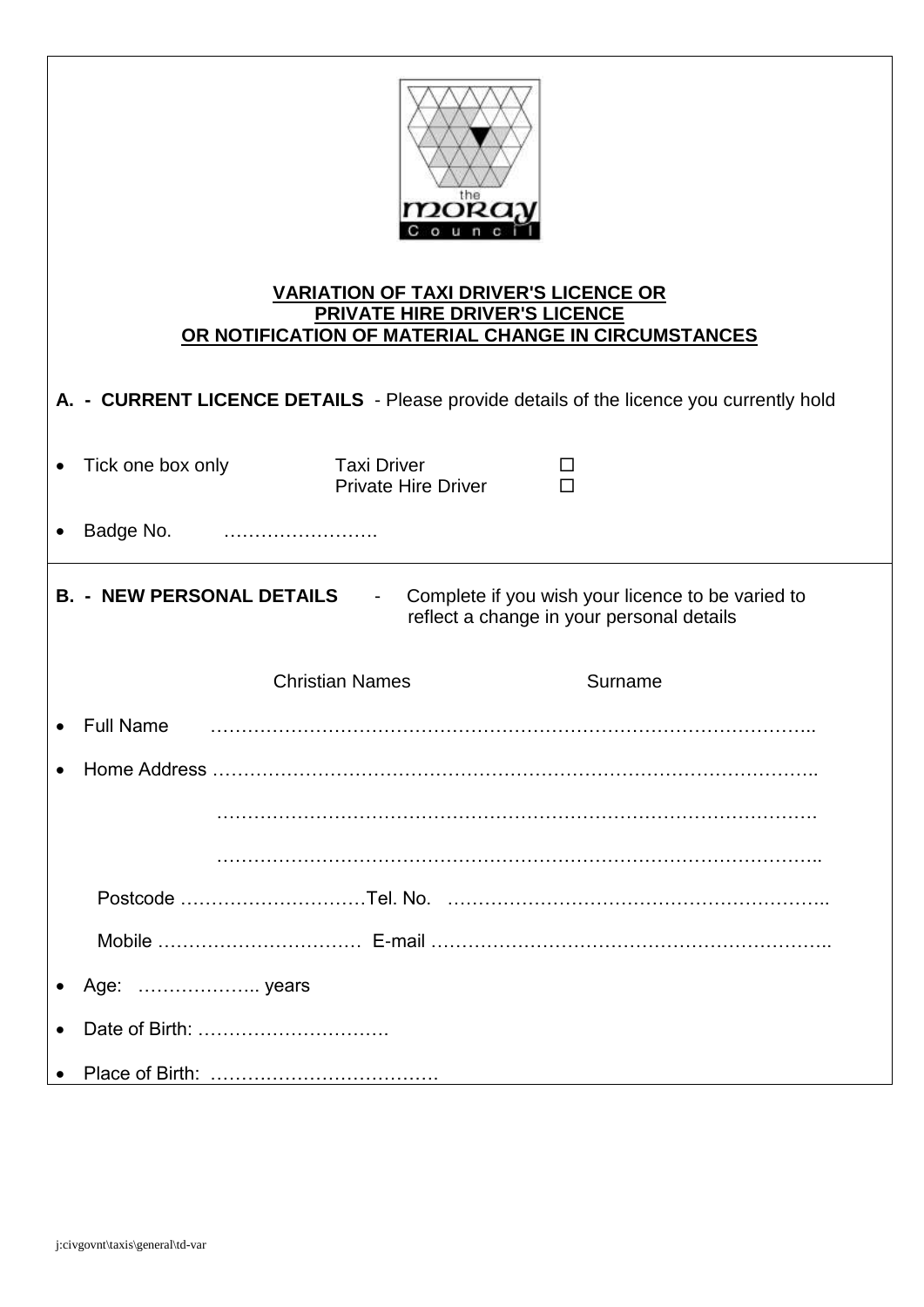| <b>C DRIVING CAPABILITIES</b> - Complete if there has been a material change in circumstances                                                                                                                                                                                                                                                                                                                                                                                                                                   |  |  |  |  |
|---------------------------------------------------------------------------------------------------------------------------------------------------------------------------------------------------------------------------------------------------------------------------------------------------------------------------------------------------------------------------------------------------------------------------------------------------------------------------------------------------------------------------------|--|--|--|--|
| Do you have diabetes?<br>YES/NO<br>Do you have a heart condition?<br><b>YES/NO</b>                                                                                                                                                                                                                                                                                                                                                                                                                                              |  |  |  |  |
| Do you have any other medical condition and/or disability?<br>YES/NO                                                                                                                                                                                                                                                                                                                                                                                                                                                            |  |  |  |  |
| If YES to any of the above, describe                                                                                                                                                                                                                                                                                                                                                                                                                                                                                            |  |  |  |  |
|                                                                                                                                                                                                                                                                                                                                                                                                                                                                                                                                 |  |  |  |  |
|                                                                                                                                                                                                                                                                                                                                                                                                                                                                                                                                 |  |  |  |  |
| Are you receiving any medication/medical attention in                                                                                                                                                                                                                                                                                                                                                                                                                                                                           |  |  |  |  |
| Describe the effect this may have on your<br>fitness to drive a Taxi or Private Hire Vehicle                                                                                                                                                                                                                                                                                                                                                                                                                                    |  |  |  |  |
| Do you have any medical condition which would prevent you<br>carrying a guide dog or assistance dog in your vehicle?<br><b>YES/NO</b>                                                                                                                                                                                                                                                                                                                                                                                           |  |  |  |  |
|                                                                                                                                                                                                                                                                                                                                                                                                                                                                                                                                 |  |  |  |  |
| <b>D CRIMINAL CONVICTIONS</b>                                                                                                                                                                                                                                                                                                                                                                                                                                                                                                   |  |  |  |  |
| Have you been convicted of any crime or offence including driving endorsements or penalties since<br>YES/NO<br>your licence was granted?                                                                                                                                                                                                                                                                                                                                                                                        |  |  |  |  |
| You must provide details below of all relevant convictions (including road traffic offences) recorded<br>against you. Provide details of all convictions, even those considered "spent" under the<br>Rehabilitation of Offenders Act 1974, unless they are "protected" convictions in accordance with<br>Article 2A of the Rehabilitation of Offenders Act 1974 (Exclusions and Exceptions) (Scotland)<br>Amendment Order 2015. If you are unsure what a "protected" conviction is you should seek<br>independent legal advice. |  |  |  |  |
| If you are declaring that you have no such convictions please write "None"                                                                                                                                                                                                                                                                                                                                                                                                                                                      |  |  |  |  |
|                                                                                                                                                                                                                                                                                                                                                                                                                                                                                                                                 |  |  |  |  |
|                                                                                                                                                                                                                                                                                                                                                                                                                                                                                                                                 |  |  |  |  |
| See Guidance Notes for reference to "spent convictions".                                                                                                                                                                                                                                                                                                                                                                                                                                                                        |  |  |  |  |